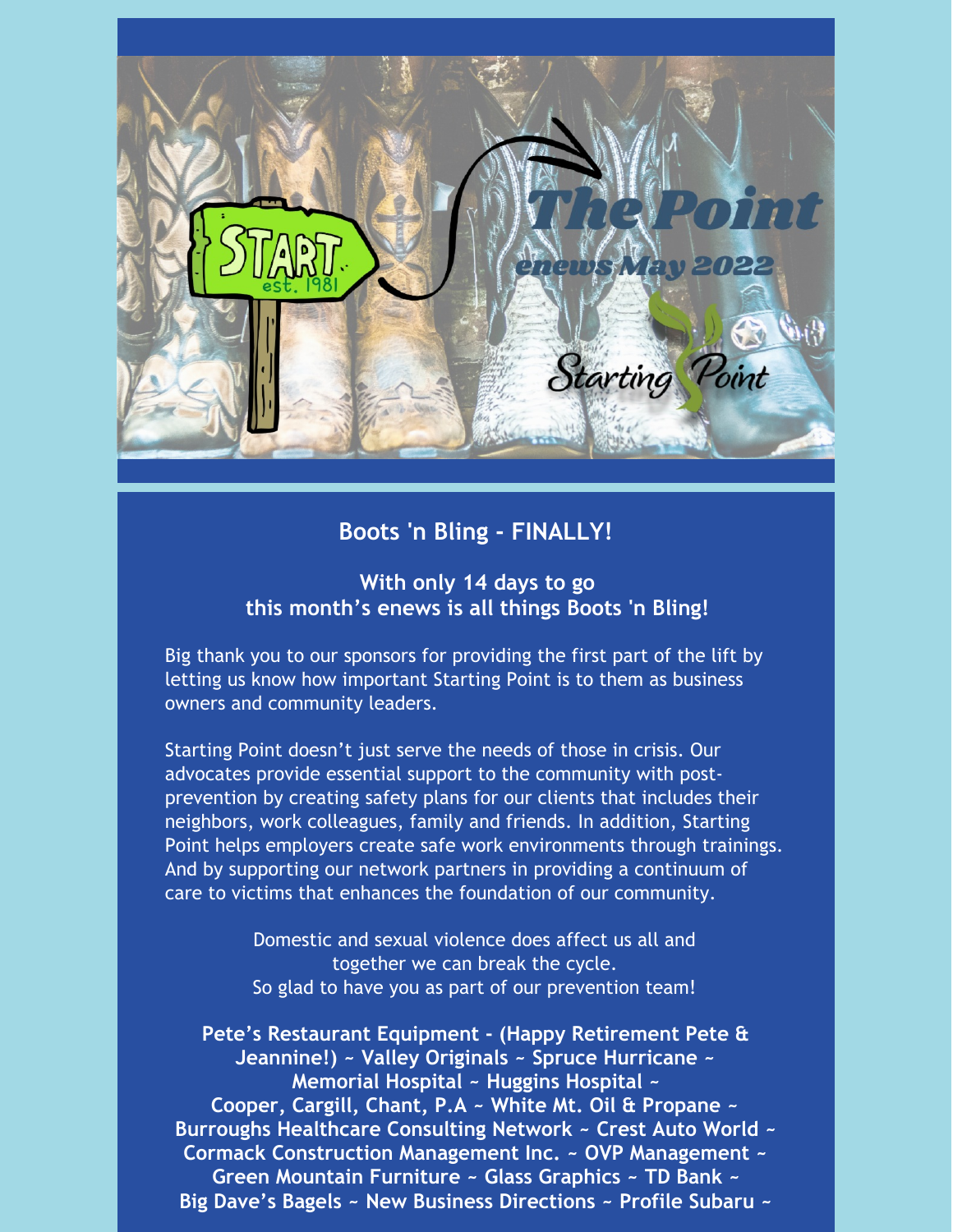### **Medical Staff at Memorial Hospital ~ Penny Pitou Travel Agency ~ Conway Daily Sun ~ Infinger Insurance ~ WMWV ~ Minuteman Press ~ Ambix**

We also want to thank the many donors who have provided us with a plethora of auction items! Too many to thank here, but as we gather the items and make a list, we will be sure to acknowledge you all at the event. We can't wait to show off all that you have donated to make the auction successful, and fun!

Putting together an event like Boots 'n Bling takes a lot of work and we have been blessed with volunteers and community members who step up, with a spring in their step, and help to carry the load making the job lighter and more enjoyable for our staff.

Big Thank You to our BnB Committee! Staff: LIz Kerr, Deb Weinstein, Liz Stillman & Raetha Stoddard. Volunteers: Ellen Andreano, Fran Latch, Nora Mulkern-Bean, Bobbie Box, Beth Carta-Dolan & Bridget Reardon.

After nearly three years of not being able to hold this critical fundraiser, we are beyond thrilled to finally be able to be altogether. Being together is the best part of Boots 'n Bling. Not only for the fun of the evening but because coming together for a common cause IS the act of reducing violence in our community. It makes victims know they are not alone and it lets abusers know they're behavior will not be tolerated.

In these ways you are all change makers and we love you for it!-



**Boots 'n Bling 2022 is sold out!** We couldn't be more grateful to our attendees for their support and for letting us know that they are willing to stand up for victims...and dance a little too, in celebration of all that we have achieved together!

**There is still a chance to support the cause!** We have a few travel raffle tickets left! With a \$100 donation to a great cause and a 1 in 100 chance to win (unless you buy 2 tickets, you'll have to do the math for that!) it's a WIN WIN!!

#### **[Golden](https://startingpointnh.ejoinme.org/MyEvents/2022BootsnBling/RegistrationTicketandTables/tabid/1275675/Default.aspx) Boot Travel Raffle Ticket**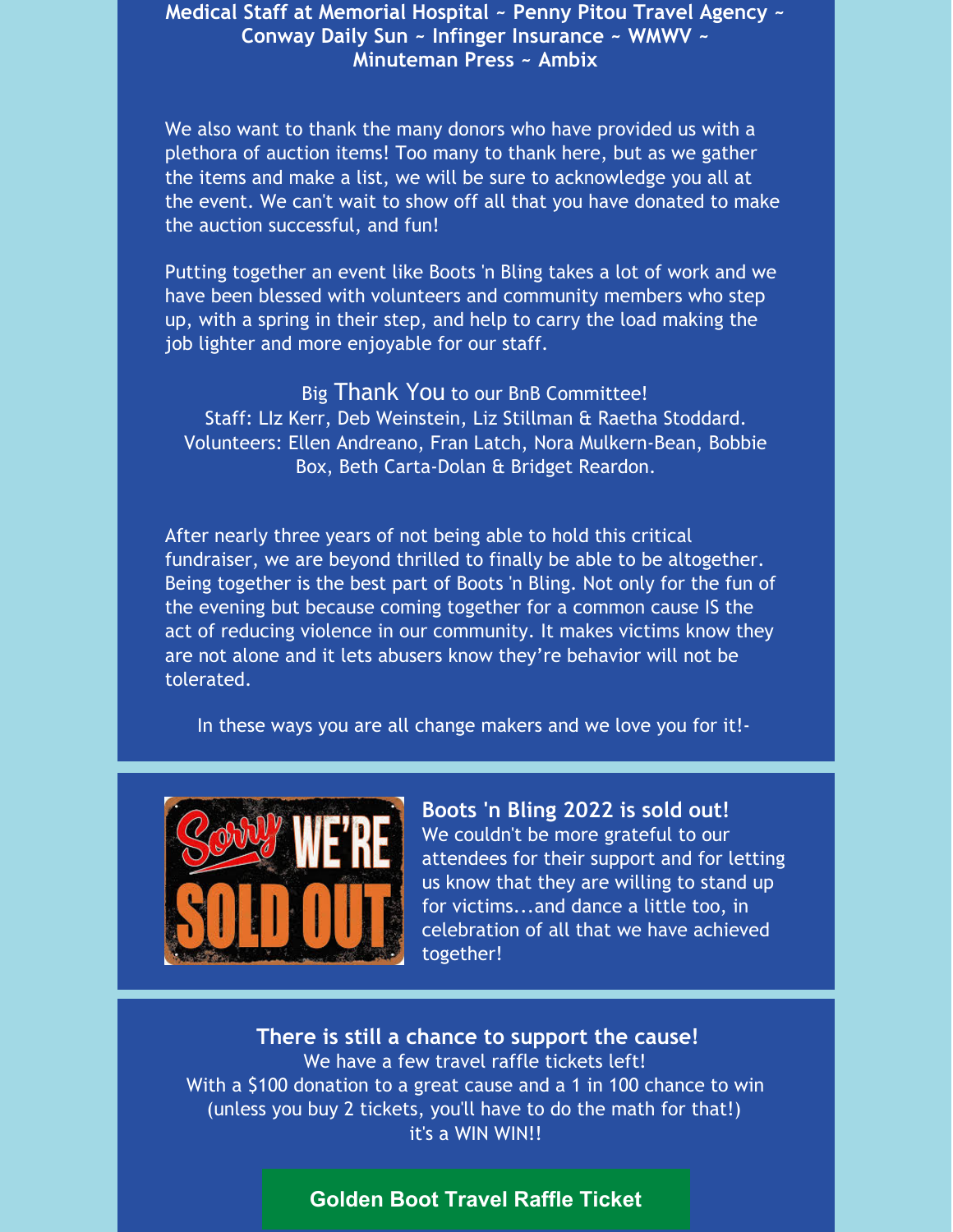

**Here's a sneak preview of just a few of the auction items available this year!!**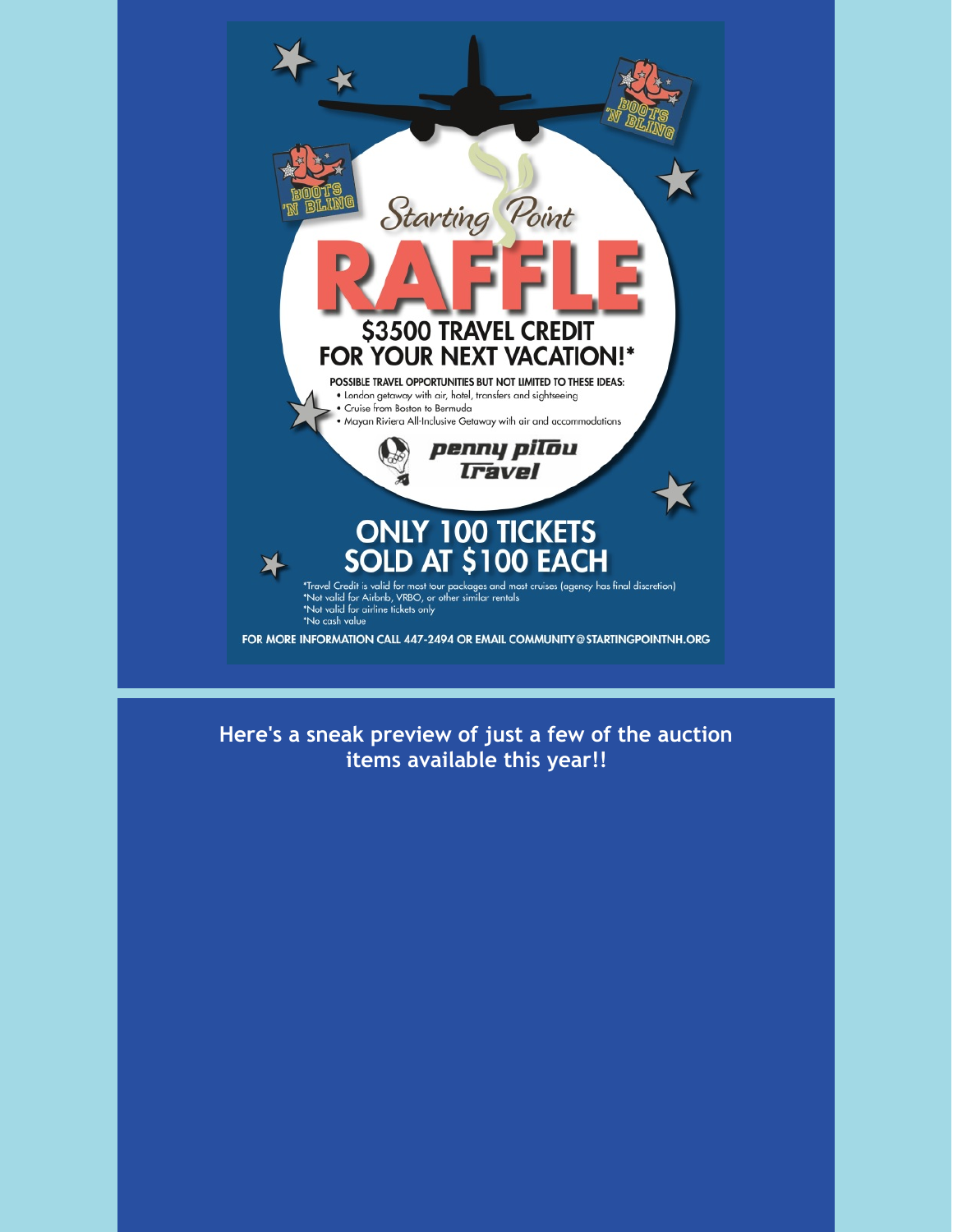

Spa Day at Christmas Farm Inn, Custom Design from Tim & Friends, Owl Pendant by Laura Guptill, Sail Around Penobscot Bay, Red Sox Tix, Stone Mt. Art Center Tix, Champaign & Chocolates, Pontoon or Kayak Tour of Silver Lake.

Plus, packages that include: travel,dinning, clothing, jewelry, health, fitness, spa, golf, sports, entertainment, gardening, landscaping, and so much more! Plus, Plus: a wine pull, heads & tails game, and our travel raffle!!



We know we said all things Boots in this enews but there's always room for a **SHOUT OUT**

to our ongoing supporters.

Thank you to Susan Towlsen for the beautiful gifts she donated

for our moms in shelter on Mother's Day. And to Altrusa for their continuing support of welcome bags to our shelter guests and our emergency housing clients. And to our gift card donors who donate every month helping us provide essential support to victims and their children during crisis intervention.